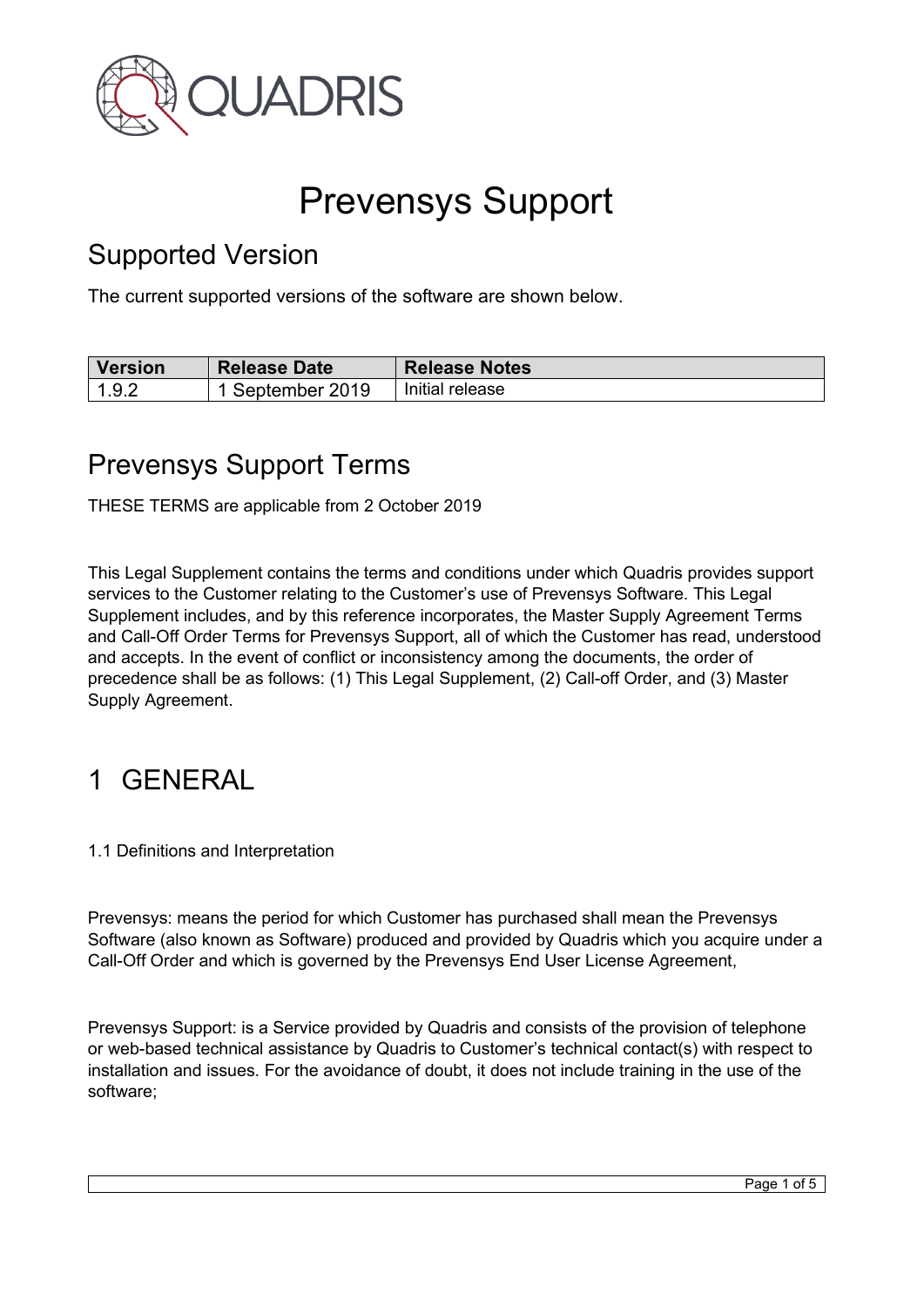

Support Request: means any electronically written request for support of the Prevensys software by the Customer;

Supported Version: means the version of Prevensys that the Prevensys Support service shall apply to. The Supported Version number(s) shall be displayed here: https://quadris.co.uk/prevensys-support/.

Term: means the period for which Customer has purchased Prevensys Support and any subsequent renewal periods and shall commence on the date and last for the period of time as set out in the Call-Off Order;

You (Your): also known as Customer. A person associated with and representing a non-human legal entity that is a Party to the Master Supply Agreement, the Order and this EULA.

1.2 Provision of Support Services. Subject to the these Prevensys Support Terms, Quadris shall, during the Term, provide Customer with Prevensys Support.

1.3 These Prevensys Support Terms will automatically update to fully correspond to Quadris' from time to time current Prevensys Support Terms published at https://quadris.co.uk/prevensyssupport/ upon any renewal of the Support.

1.4 Should the Customer be found to be in breach of the Prevensys End User License Agreement or this agreement, Quadris may terminate this Contract and not be bound to provide the Customer with Prevensys Support.

1.5 Use of Prevensys Support.

(a) Prevensys Support is only available for the Customer entities set out in the corresponding Call-Off Order and no other third party.

(b) Prevensys Support is only available for the Supported Version(s). Where the Customer is not using a Supported Version it must upgrade to a Supported Version to receive the Prevensys Support Service. The Customer must have an active Prevensys Support Contract in place in order to upgrade the Prevensys Software to the latest version.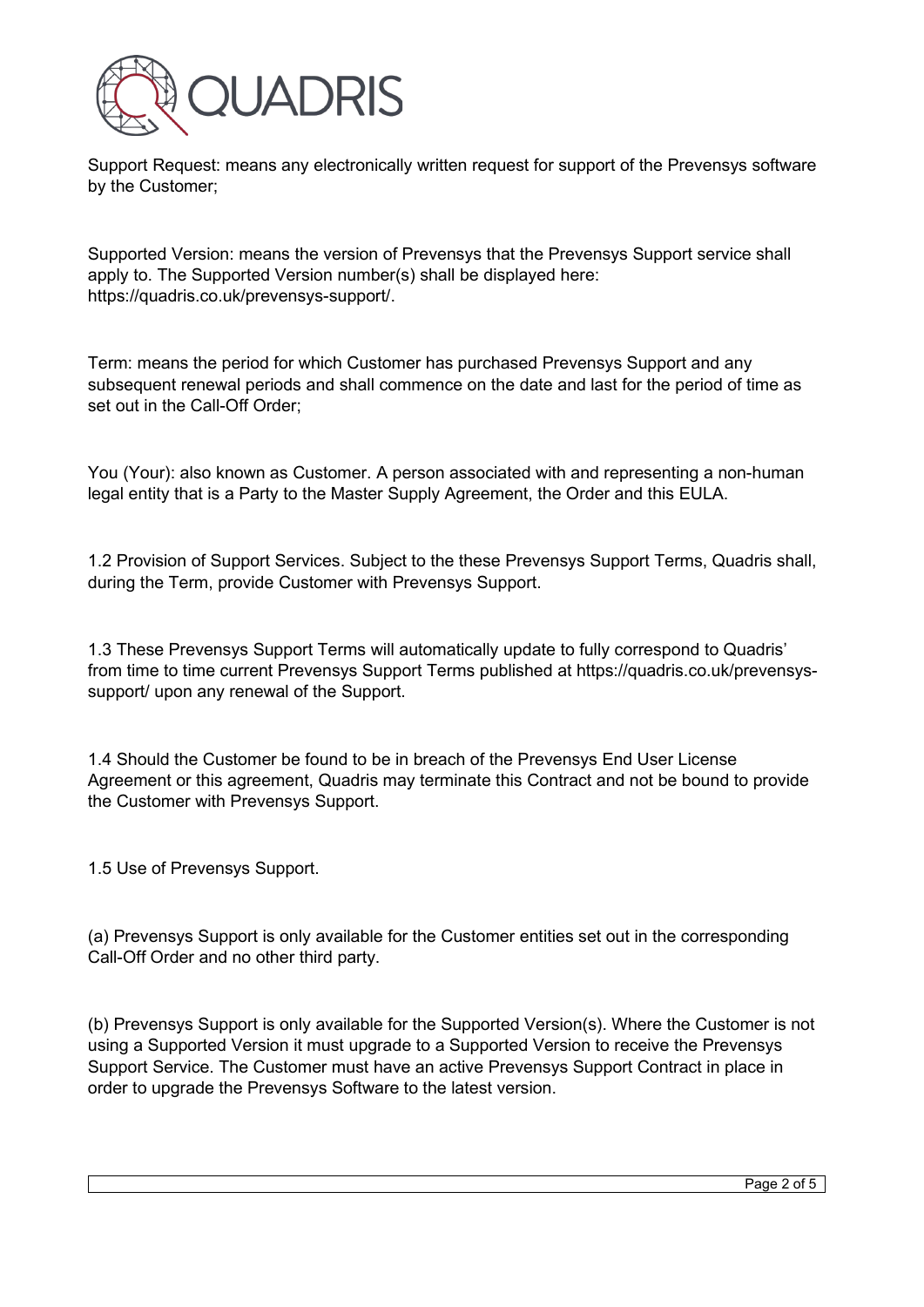

(c) Quadris is entitled not to provide support where the Software is found to be used outside of its intended purpose or where the Customer has modified it or is not hosting the Software on an approved infrastructure platform.

(d) Prevensys Support provided by Quadris is available to customers on Working Days between the hours of 9:00 a.m. to 5:00 p.m. (GMT/BST).

(e) The Customer may request support from Quadris solely by email to prevensys.support@quadris.co.uk

1.6 Except as otherwise provided for by Quadris, Customer may purchase Prevensys Support only for the Supported Version(s) of the Prevensys Software.

## 2 Term and Termination

2.1 Prevensys Support shall be provided by Quadris for the Term. The Customer is not permitted to cancel or terminate the Prevensys Support part way through a Term or a further renewal period.

2.2 The Contract for Prevensys Support shall terminate at the end of the Term automatically unless the Customer requests to renew the Term and pays the Charges for the renewal period.

2.3 No refund of the Charges, part or otherwise, is available to the Customer should the Customer stop using Prevensys or Prevensys Support.

#### 3 Data Protection

3.1 The operation of Prevensys Software may result in the recording of data that the Customer regards as Customer Personal Data. As such, in the provision of Prevensys Support, Quadris may need to access data held in the Customer's Prevensys installation including data that the Customer may regard as Customer Personal Data. The Customer hereby agrees to allow Quadris access to the data held in Prevensys, including Customer Personal Data. Quadris shall not move or copy any data held in Prevensys outside of the Customer's own network in the provision of Prevensys Support, without the prior approval by the Customer.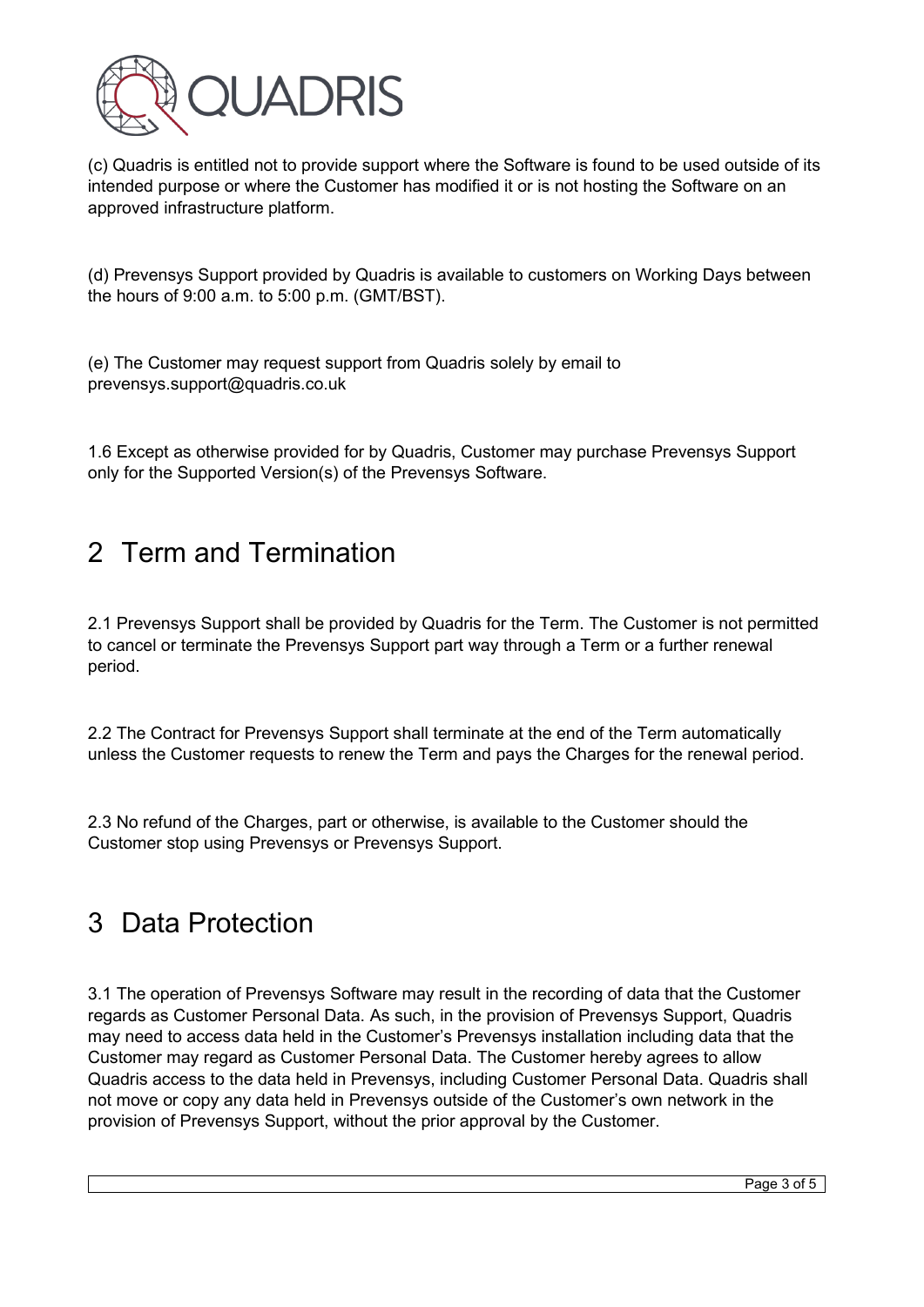

3.2 The Customer agrees that all Prevensys data, including any Customer Personal Data is at all times held on host infrastructure operated and controlled by the Customer and as such does not regard Quadris as either a Data Controller or Data Processor in relation to the operation of Prevensys.

# 4 Exclusions

4.1 Prevensys Support does not cover problems caused by the following: (i) unusual external physical factors such as weather conditions that cause electrical or electromagnetic stress or a failure of electric power, air conditioning or humidity control; neglect; misuse; operation of the Software with other media not in accordance with the manufacturer's specifications; or causes other than ordinary use; (ii) use of the Software that deviates from any operating procedures as specified by Quadris; (iii) third party products, other than the interface of the Software with the third party products.

### 5 Customer Responsibilities

5.1 Quadris' obligations regarding Prevensys Support is subject to the following:

(a) Customer agrees to receive from Quadris communications via e-mail, telephone, and other formats, regarding Support Services (such as communications concerning support coverage, issues and the availability of new releases of the Software and training options).

(b) Customer is solely responsible for the use of the Software by its personnel and shall properly train its personnel in the use and application of the Software.

(c) Customer shall promptly report to Quadris all problems with the Software, and shall implement any corrective procedures provided by Quadris reasonably promptly after receipt.

(d) Customer shall provide Quadris with all information, access, including remote access, and full good faith cooperation reasonably necessary to facilitate the provision of Prevensys Support, and will do anything that is identified in the relevant Call-Off Order as the Customer's responsibility. Customer's failure or delay in its performance of any of the foregoing relieves Quadris of its obligations under this Contract to the extent that such obligations are dependent upon Customer's performance.